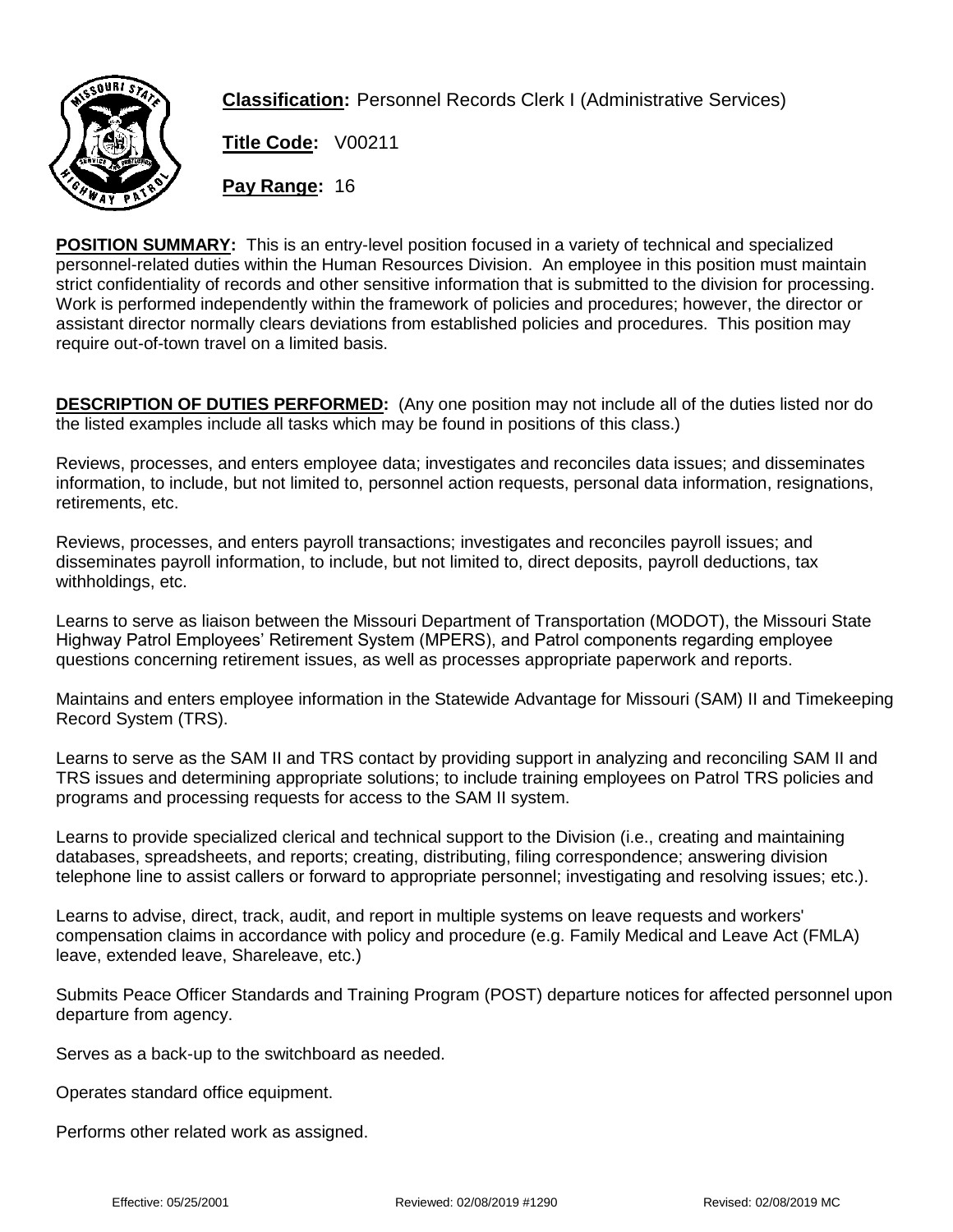**REQUIRED KNOWLEDGE, SKILLS, AND ABILITIES:** Knowledge of modern office practices, procedures, and equipment.

Knowledge of business English, punctuation, and spelling.

Knowledge of Microsoft Office/Excel and basic word processing and spreadsheet concepts.

Knowledge of customer service fundamentals, to include problem resolution, empathy, critical thinking and proper documentation of issues.

Knowledge of state payroll and Internal Revenue Services (IRS) procedures.

Knowledge of or ability to learn Patrol policies and procedures governing payroll and expense reimbursement practices.

Skill in operating a calculator with a high degree of efficiency.

Ability to learn and utilize the Patrol's applicable computer systems, policies, and procedures.

Ability to make computer entries in multiple databases.

Ability to make arithmetical calculations with speed and accuracy.

Ability to maintain complex clerical records and files.

Ability to verify documents produced and received, and takes proper steps to reconcile errors.

Ability to produce a volume of work and meet predetermined deadlines.

Ability to organize and prioritize work effectively.

Ability to communicate in English clearly and concisely, both orally and in writing.

Ability to establish and maintain harmonious working relations with other department employees and a variety of representatives from public and private agencies.

Ability to establish, alphabetize, transport, file, and purge records/documents in accordance with established division procedures.

Ability to work with material that may be of a sexual nature relating to criminal activity (e.g., written material, photographs, and/or verbal language, etc.).

Ability to handle restricted and confidential information in a professional manner and maintain the information as such.

Ability to operate basic office equipment as detailed in the description of duties.

Ability to perform job related travel, as needed

Ability to work hours as assigned.